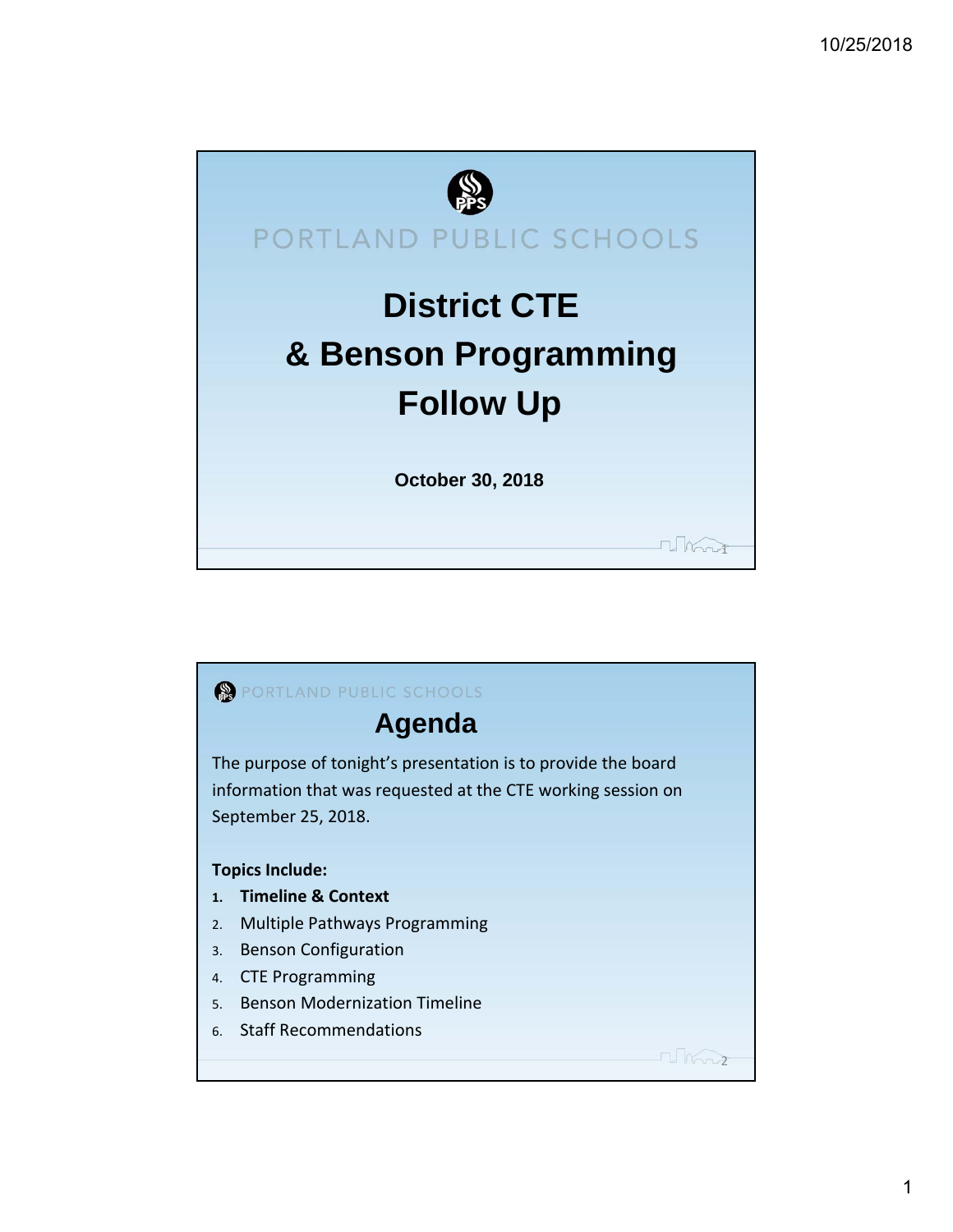

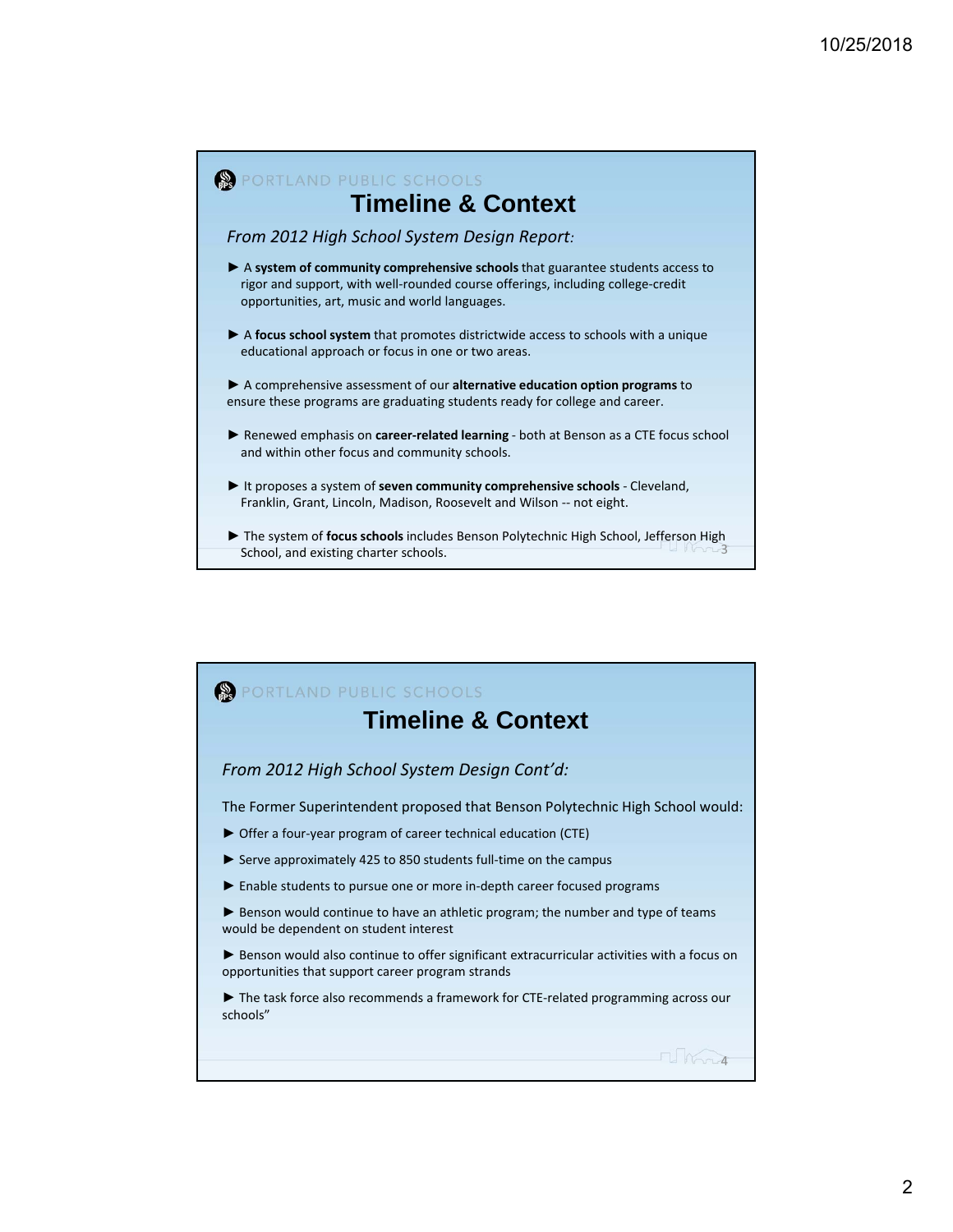|              | RTLAND PUBLIC SCHOOLS<br><b>BOE Resolution 5160</b>                                                                                                                                                                                                                                                                                                                                                                                                                                                                            |
|--------------|--------------------------------------------------------------------------------------------------------------------------------------------------------------------------------------------------------------------------------------------------------------------------------------------------------------------------------------------------------------------------------------------------------------------------------------------------------------------------------------------------------------------------------|
|              | <b>RESOLUTION</b>                                                                                                                                                                                                                                                                                                                                                                                                                                                                                                              |
| $1_{-}$      | The Board of Education directs the Superintendent or her designee to develop education<br>specifications and master plan the Benson Campus to the indicated student capacities:                                                                                                                                                                                                                                                                                                                                                |
|              | - Benson Polytechnic High School: common areas and classrooms for 1,700 students                                                                                                                                                                                                                                                                                                                                                                                                                                               |
|              | 2. The Board of Education directs the Superintendent or her designee to prepare an analysis of<br>location options for Alliance Professional Technical High School, including the Benson Campus<br>and other locations across the District. This analysis should further include other Multiple<br>Pathways to Graduation programs and be presented to the Capital Bond Committee and then<br>brought to the full board in January 2016 as part of the overall facility usage embedded in the<br>enrollment balancing process. |
|              | 3. At the time when the referenced analysis is brought forward, the Board will make the final<br>decision about the location of Alliance Professional Technical High School.                                                                                                                                                                                                                                                                                                                                                   |
|              | 4. Staff will commence with the Education Specifications for Alliance with a capacity of 500<br>students.                                                                                                                                                                                                                                                                                                                                                                                                                      |
| C. Sylvester | November 3, 2015                                                                                                                                                                                                                                                                                                                                                                                                                                                                                                               |
|              |                                                                                                                                                                                                                                                                                                                                                                                                                                                                                                                                |

| RTLAND PUBLIC SCHOOLS<br><b>Timeline &amp; Context</b> |                                                                                                                                                |  |  |  |  |  |  |  |
|--------------------------------------------------------|------------------------------------------------------------------------------------------------------------------------------------------------|--|--|--|--|--|--|--|
| <b>Timeline</b>                                        | <b>Actions</b>                                                                                                                                 |  |  |  |  |  |  |  |
| Spring 2016<br><b>Internal Action</b>                  | Focus group meetings to determine space needs for MPG<br>were completed.<br>MPG community advocated for whole building solutions.<br>$\bullet$ |  |  |  |  |  |  |  |
| 9/13/2016<br><b>Internal Action</b>                    | Initial space needs for Alliance & MPG was discussed with<br>Senior Leadership                                                                 |  |  |  |  |  |  |  |
| 02/07/2017<br><b>Internal Action</b>                   | Ed Options Review Report Completed                                                                                                             |  |  |  |  |  |  |  |
| 07/01/2017<br><b>Internal Action</b>                   | School Improvement Bond Committee dissolved                                                                                                    |  |  |  |  |  |  |  |
|                                                        |                                                                                                                                                |  |  |  |  |  |  |  |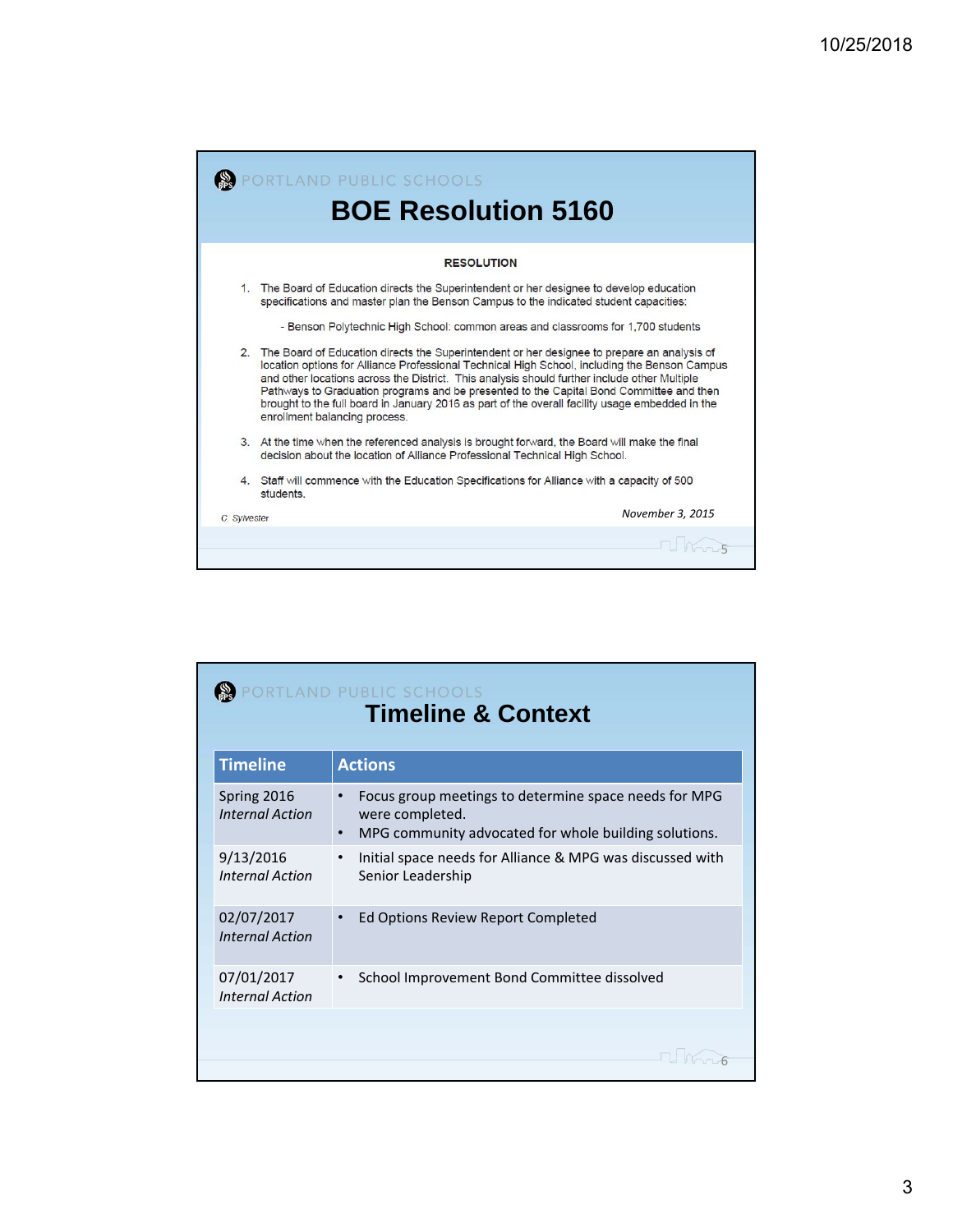

## PORTLAND PUBLIC SCHOOLS **Multiple Pathways Programming** *Schools and Programs currently located on the Benson site:* • Reconnection Center School (RC):<br>• ½ day transition school co-located w/Alliance HS at Benson campus • Enrollment fluctuates between 28‐45 students • Teen Parent Services Program<br>• Serves Alliance, RC, Benson HS pregnant & parenting students • Enrollment fluctuates between 7‐15 students Alliance Alternative HS on Benson Campus<br>• Rolling enrollment; new students every Monday during school year • Students graduate throughout the year • Serves 100-150 students at a time • Clinton DART School<br>• Serves students in DHS and/or Tribal Child Welfare Foster Care group homes also receiving mental health treatment • Serves 20-45 students  $\blacksquare$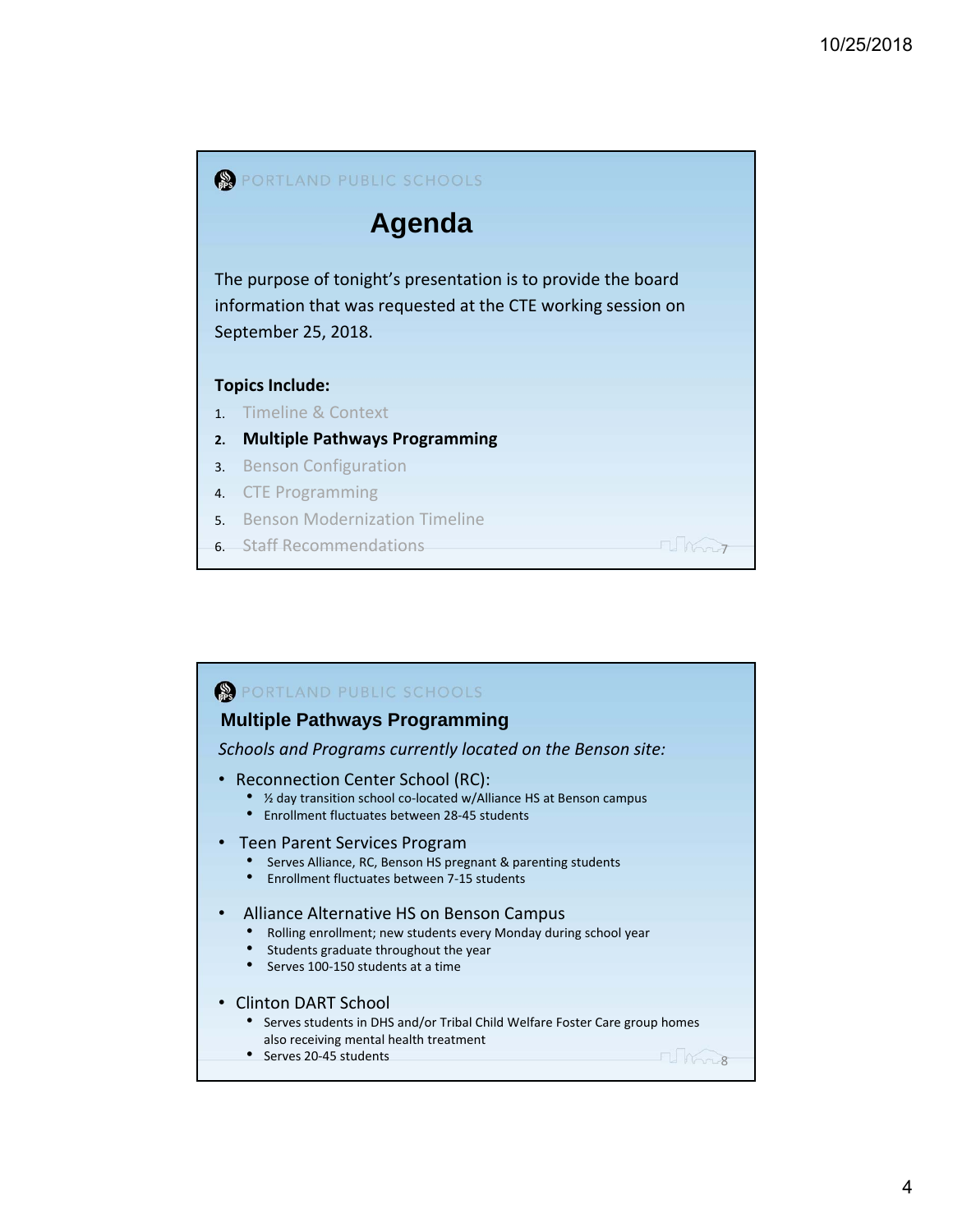

| <b>Multiple Pathways to Graduation (MPG)</b>            |                                                 |                                            |  |  |  |  |  |  |
|---------------------------------------------------------|-------------------------------------------------|--------------------------------------------|--|--|--|--|--|--|
| Program/Service*                                        | # of Students Served<br>on Benson Campus        | <b>Time on Campus</b>                      |  |  |  |  |  |  |
| <b>Reconnection Center School</b>                       | $25 - 45$                                       | 8:00 $am - 7:00$ pm, M-Th                  |  |  |  |  |  |  |
| <b>Teen Parent Program</b>                              | $7 - 15$                                        | $8:00$ am $-5:00$ pm, M-F                  |  |  |  |  |  |  |
| Alliance HS (Benson Campus only)                        | 100-150                                         | $8:00$ am $- 7:00$ pm, M-Th                |  |  |  |  |  |  |
| Clinton DART School                                     | $20 - 35$                                       | 7:00 am $-$ 5:00 pm, M-F                   |  |  |  |  |  |  |
| Program/Service                                         | # of Students Served on<br><b>Benson Campus</b> | <b>Time on Campus</b>                      |  |  |  |  |  |  |
| <b>Reconnection Services</b>                            | Intake for student<br>placement                 | Office hours:<br>$8:00$ am $-5:00$ pm, M-F |  |  |  |  |  |  |
| Portland Evening Scholars (PES)<br>Summer Scholars (SS) | PES: 500-800<br>SS: $1,200 - 1,500$             | Evening<br>Summer                          |  |  |  |  |  |  |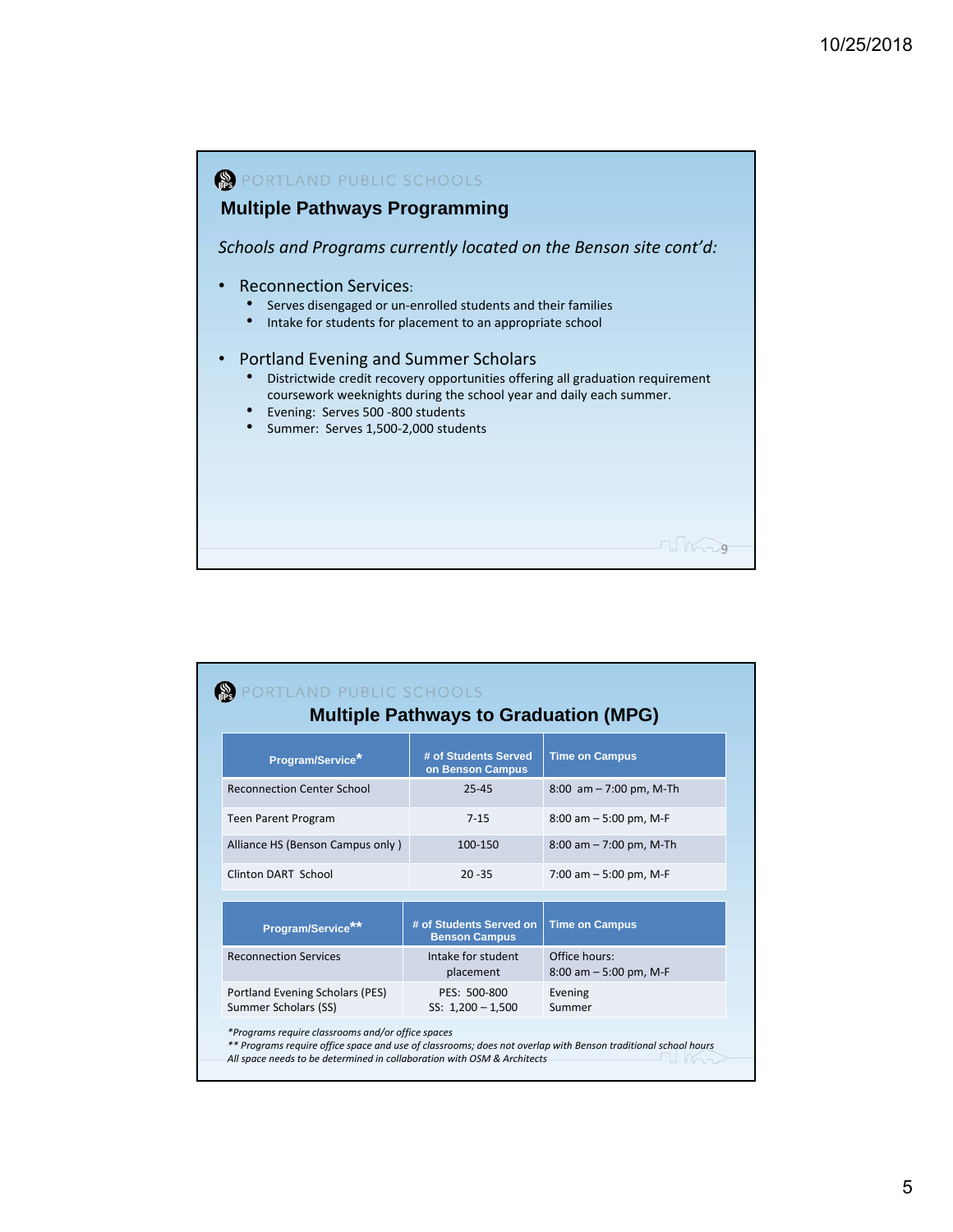

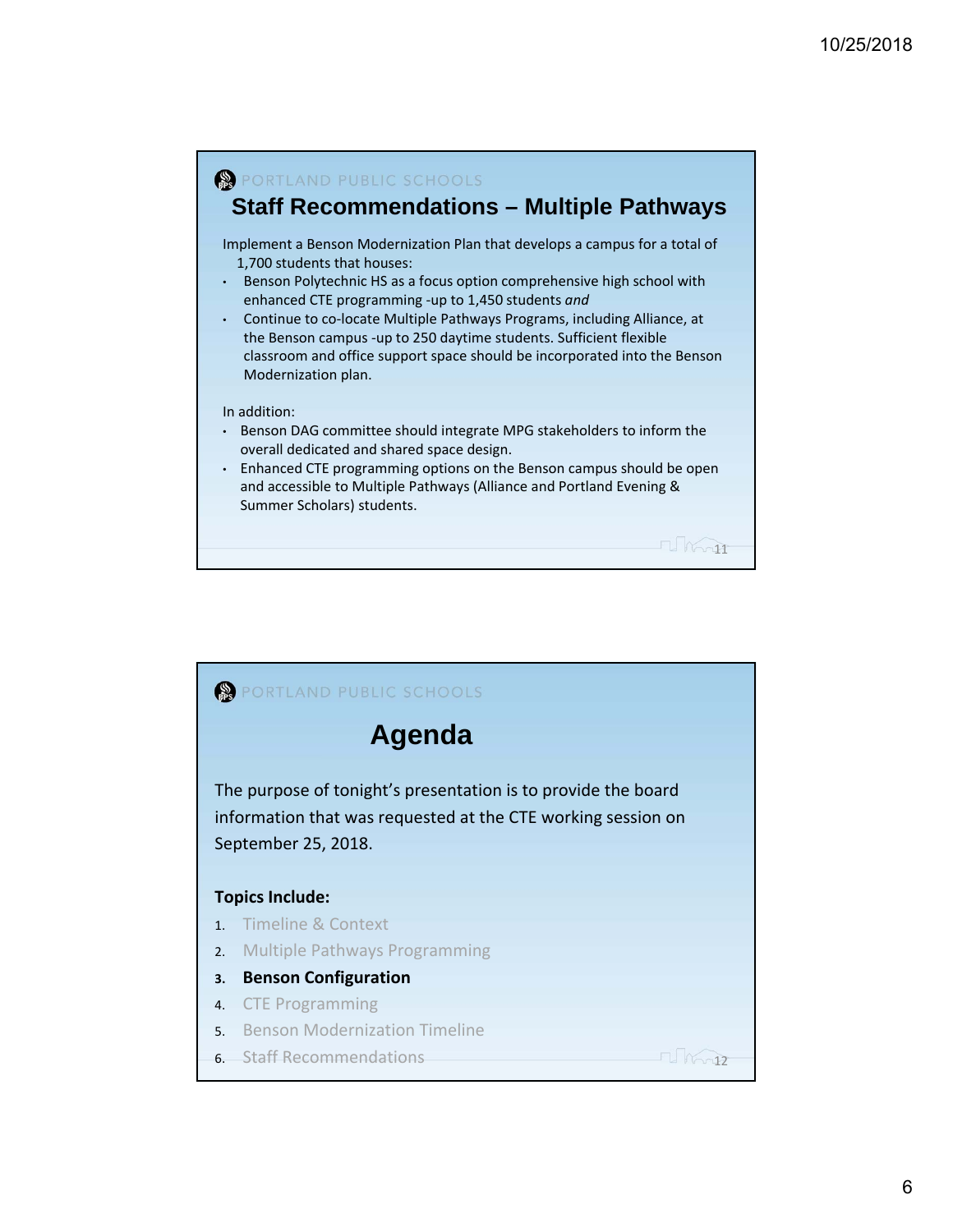| RTLAND PUBLIC SCHOOLS<br><b>Benson Polytechnic Design</b><br><b>Configuration Options:</b> |                                                                                                                                                                |                                                                                                                                                                                                                                                                              |                                                                                                                                                                                                                                      |  |  |  |  |  |
|--------------------------------------------------------------------------------------------|----------------------------------------------------------------------------------------------------------------------------------------------------------------|------------------------------------------------------------------------------------------------------------------------------------------------------------------------------------------------------------------------------------------------------------------------------|--------------------------------------------------------------------------------------------------------------------------------------------------------------------------------------------------------------------------------------|--|--|--|--|--|
|                                                                                            | A<br><b>Current</b><br><b>Focused Comprehensive + CTE</b>                                                                                                      | B<br><b>Hybrid Model</b>                                                                                                                                                                                                                                                     | $\mathbf{C}$<br><b>District-Wide Hub</b>                                                                                                                                                                                             |  |  |  |  |  |
| Grades                                                                                     | $9 - 12$                                                                                                                                                       | $11 - 12$                                                                                                                                                                                                                                                                    | $9 - 12$                                                                                                                                                                                                                             |  |  |  |  |  |
| School Affiliation                                                                         | <b>Benson Polytechnic</b><br>Focus Option High School                                                                                                          | Home High School                                                                                                                                                                                                                                                             | Home High School                                                                                                                                                                                                                     |  |  |  |  |  |
| $CTF + Core$                                                                               | Highly aligned<br>$CTF + Core$                                                                                                                                 | Core at Home HS<br>CTE at Benson (11-12)                                                                                                                                                                                                                                     | Core at Home HS<br>CTE at Benson (9-12)                                                                                                                                                                                              |  |  |  |  |  |
| Criteria                                                                                   | • Application required<br>· Grades 9 & 10 take CTF<br>exploratory rotations<br>Grades 11 & 12 take courses<br>$\bullet$<br>in a chosen CTE program of<br>study | • Grades 11 & 12 attend a<br>morning and/or afternoon<br>shift (1/2 day schedule)<br>$-OR -$<br>• Grades 11 & 12 attend on an<br>alternating all-day A Day/B<br>Day Schedule; e.g. Benson A<br>Day / Home HS B Day<br>• 9-10 <sup>th</sup> grade are Benson<br>students only | • Transportation provided by<br><b>PPS</b><br>• Students (9-12) travel back<br>and forth between their<br>home HS and Benson on a<br>regular schedule, period by<br>period<br>• Students may take 1 or more<br>CTF classes at Benson |  |  |  |  |  |
| <b>Building</b><br>Implications                                                            | Current<br>Comprehensive & CTE Spaces                                                                                                                          | Would required both<br>Comprehensive & CTE Spaces                                                                                                                                                                                                                            | Would require<br><b>CTE Spaces only</b><br>13                                                                                                                                                                                        |  |  |  |  |  |

| PORTLAND PUBLIC SCHOOLS<br><b>For Board Consideration</b>                                          |                                                                                                                                                                                                                                    |  |  |  |  |  |
|----------------------------------------------------------------------------------------------------|------------------------------------------------------------------------------------------------------------------------------------------------------------------------------------------------------------------------------------|--|--|--|--|--|
| <b>Immediate Decisions</b><br>(time sensitive)                                                     | <b>Implications to Benson Project</b>                                                                                                                                                                                              |  |  |  |  |  |
| Configuration:<br><b>Comprehensive Focus Option</b><br><b>Hybrid Model</b><br><b>CTE HUB Model</b> | If the current Benson master plan cannot support<br>a configuration adjustment, then the project may<br>be put on hold until those space needs can be<br>identified and worked into the plan (scheduled<br>phase I opening - 2022) |  |  |  |  |  |
|                                                                                                    | OSM projects significant changes would push back<br>project to a 2023 phase 1 open                                                                                                                                                 |  |  |  |  |  |
| Inclusion of Additional<br>Programming                                                             | The project team should be able to keep the<br>current schedule of opening phase 1 in 2022 if any<br>additional programs can conform to the current<br>Benson Master Plan.                                                         |  |  |  |  |  |
|                                                                                                    |                                                                                                                                                                                                                                    |  |  |  |  |  |
| directing a comprehensive approach for 1,700 students                                              | NOTE: Current Master Plan and building design are based upon 2015 Board resolution                                                                                                                                                 |  |  |  |  |  |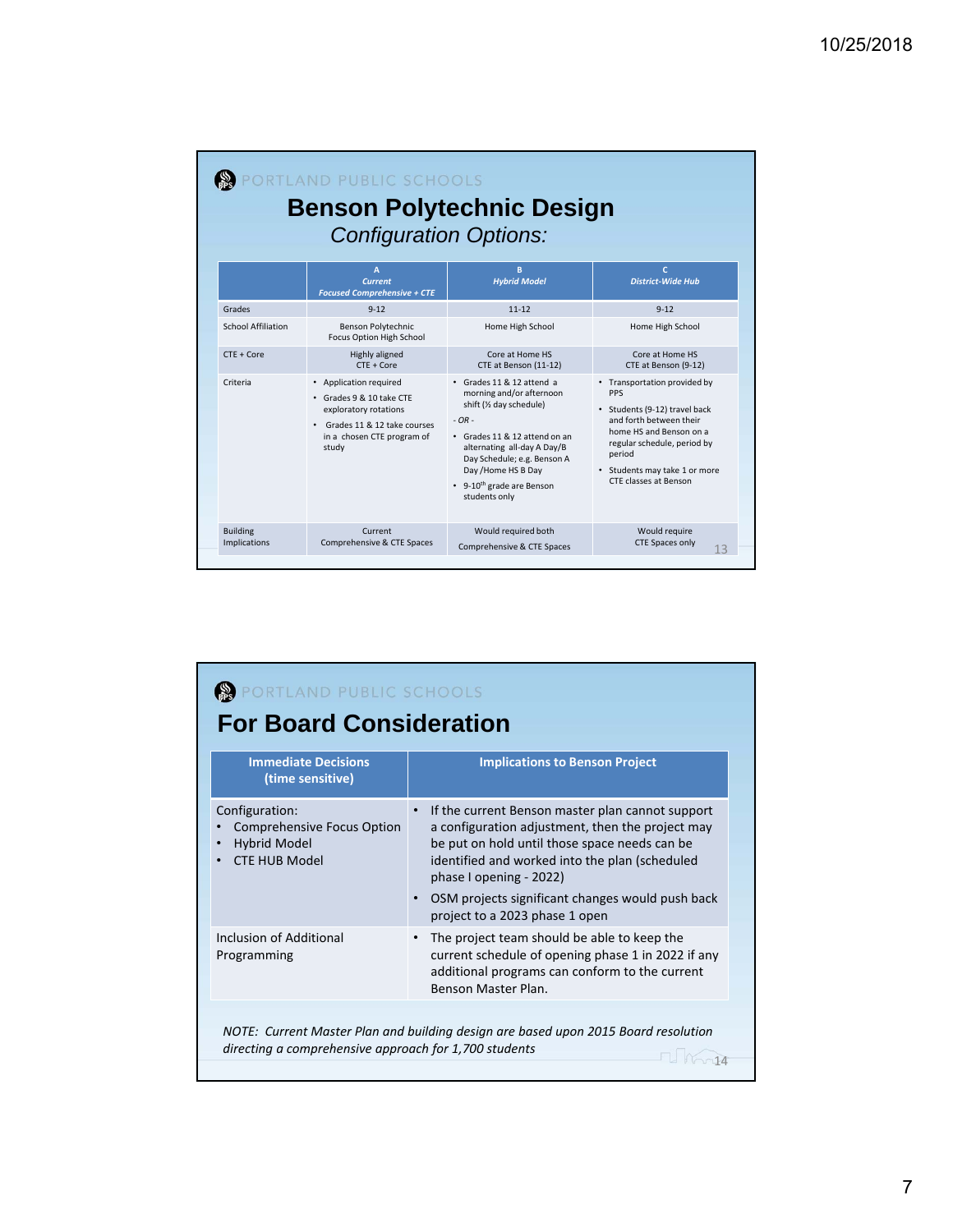| PORTLAND PUBLIC SCHOOLS                                                                           |                                  |                                  |                                  |                     |                   |                   |                                                |                                         |                                         |
|---------------------------------------------------------------------------------------------------|----------------------------------|----------------------------------|----------------------------------|---------------------|-------------------|-------------------|------------------------------------------------|-----------------------------------------|-----------------------------------------|
|                                                                                                   |                                  |                                  |                                  |                     |                   |                   |                                                |                                         |                                         |
| <b>CTE Suites- Flexible Spaces</b>                                                                |                                  |                                  |                                  |                     |                   |                   |                                                |                                         |                                         |
| <b>Examples</b>                                                                                   |                                  |                                  |                                  |                     |                   |                   |                                                |                                         |                                         |
| REVISED D SPECAREA<br><b>UTILIZATION RATE</b><br><b>TEACHING STATIONS</b><br><b>PREVIOUS AREA</b> |                                  |                                  |                                  |                     |                   |                   |                                                |                                         |                                         |
| <b>SUITE TYPE A</b>                                                                               |                                  | EXIST PREV DESIGN                |                                  | PROPOSED + ADJACENT | 2016-17           | <b>PROPOSED</b>   | 2016-17                                        | PROPOSED                                | 2016-17STAF<br>COUNT                    |
| Architecture<br>Design and Applied Arts<br>Engineering                                            | 3,397 SF<br>1.939 SF<br>3.714 SF | 4,360 SF<br>3.110 SF<br>4.985 SF | 3,600 SF<br>3,600 SF<br>3,600 SF | 900 SF              | 64%<br>66%<br>12% | 75%<br>75%<br>75% | $\overline{2}$<br>$\mathbf{1}$<br>$\mathbf{1}$ | 2.5<br>$\overline{2}$<br>$\overline{2}$ | $\overline{2}$<br>$\mathbf{1}$<br>0.5   |
| <b>SUITE TYPE B</b><br><b>Computer Engineering</b>                                                |                                  | 4,725 SF                         |                                  |                     |                   | 75%               | $\overline{2}$                                 |                                         |                                         |
| Digital Media<br><b>Radio Broadcasting</b>                                                        | 5.956 SF<br>6,994 SF<br>5.182 SF | 7,160 SF<br>5.709 SF             | 5,400 SF<br>5,400 SF<br>5,700 SF | 900 SF              | 44%<br>46%<br>N/A | 75%<br>75%        | 2.5<br>$\mathbf{1}$                            | 3<br>3<br>$\overline{\phantom{a}}$      | 1.5<br>$\overline{3}$<br>$\overline{1}$ |
| <b>SUITE TYPE C</b>                                                                               |                                  |                                  |                                  |                     |                   |                   |                                                |                                         |                                         |
| <b>Health Occupations</b><br>Electrical                                                           | 7,899 SF<br>8,263 SF             | 11.880 SF<br>9,900 SF            | 7,200 SF<br>7,200 SF             | 3,150 SF<br>900 SF  | 61%<br>31%        | 75%<br>75%        | 5<br>$\Delta$                                  | 6<br>$\overline{a}$                     | 4.5<br>$\overline{2}$                   |
| <b>SUITE TYPE D</b>                                                                               |                                  |                                  |                                  |                     |                   |                   |                                                |                                         |                                         |
| Automotive<br>Construction (w/Math Tech)                                                          | 26,187 SF<br>10,066 SF           | 19,460 SF<br>14,275 SF           | 14,400 SF<br>14,400 SF           | 1,800 SF            | 33%<br>65%        | 75%<br>75%        | 6<br>$\Delta$                                  | 6<br>6                                  | 2.5<br>$\varDelta$                      |
| Manufacturing                                                                                     | 27,145 SF                        | 23,460 SF                        | 14,400 SF                        |                     | 24%               | 75%               | 5                                              | 5                                       | 1.5                                     |
|                                                                                                   |                                  |                                  |                                  |                     |                   |                   |                                                |                                         | $\Box$ Mort5                            |

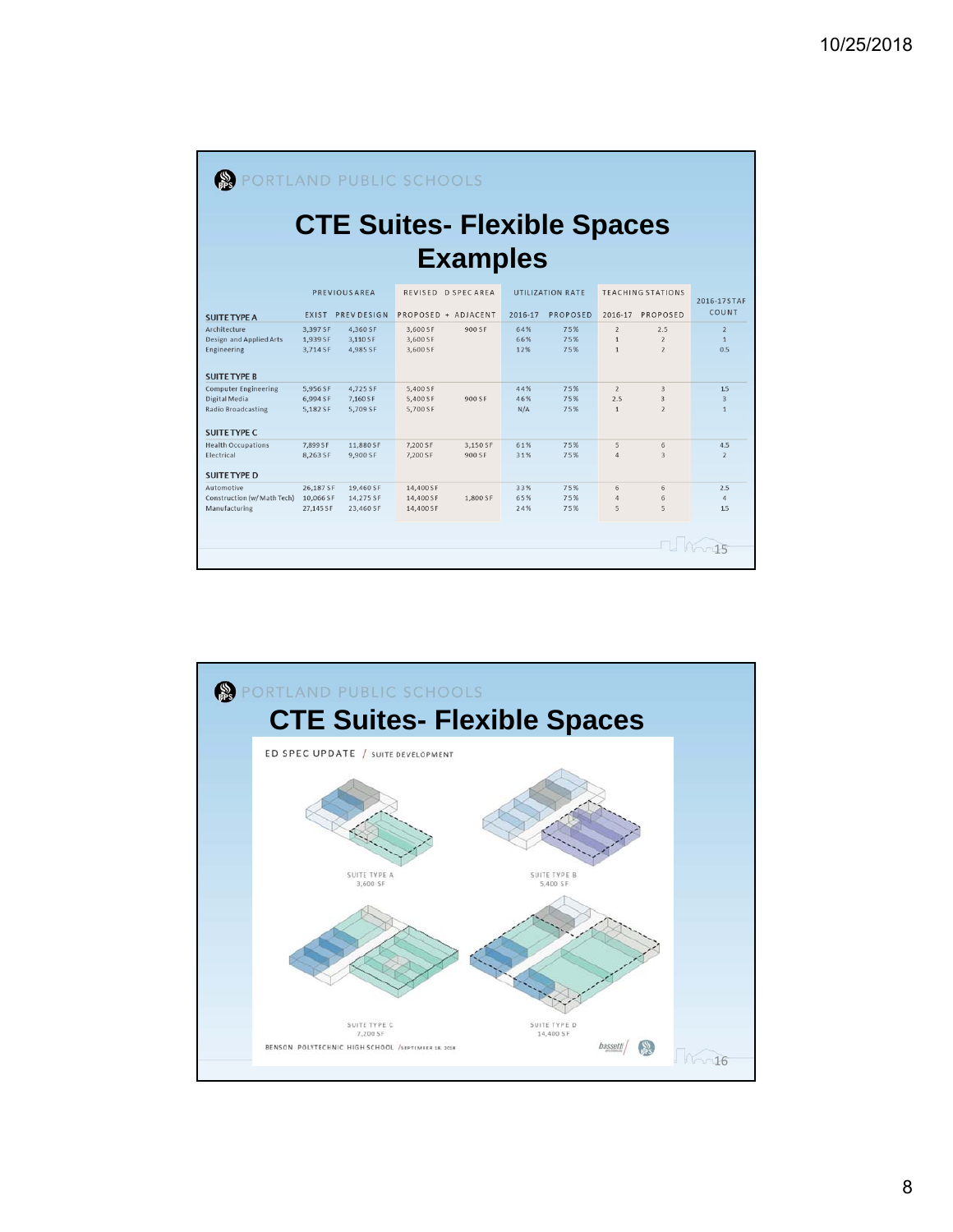

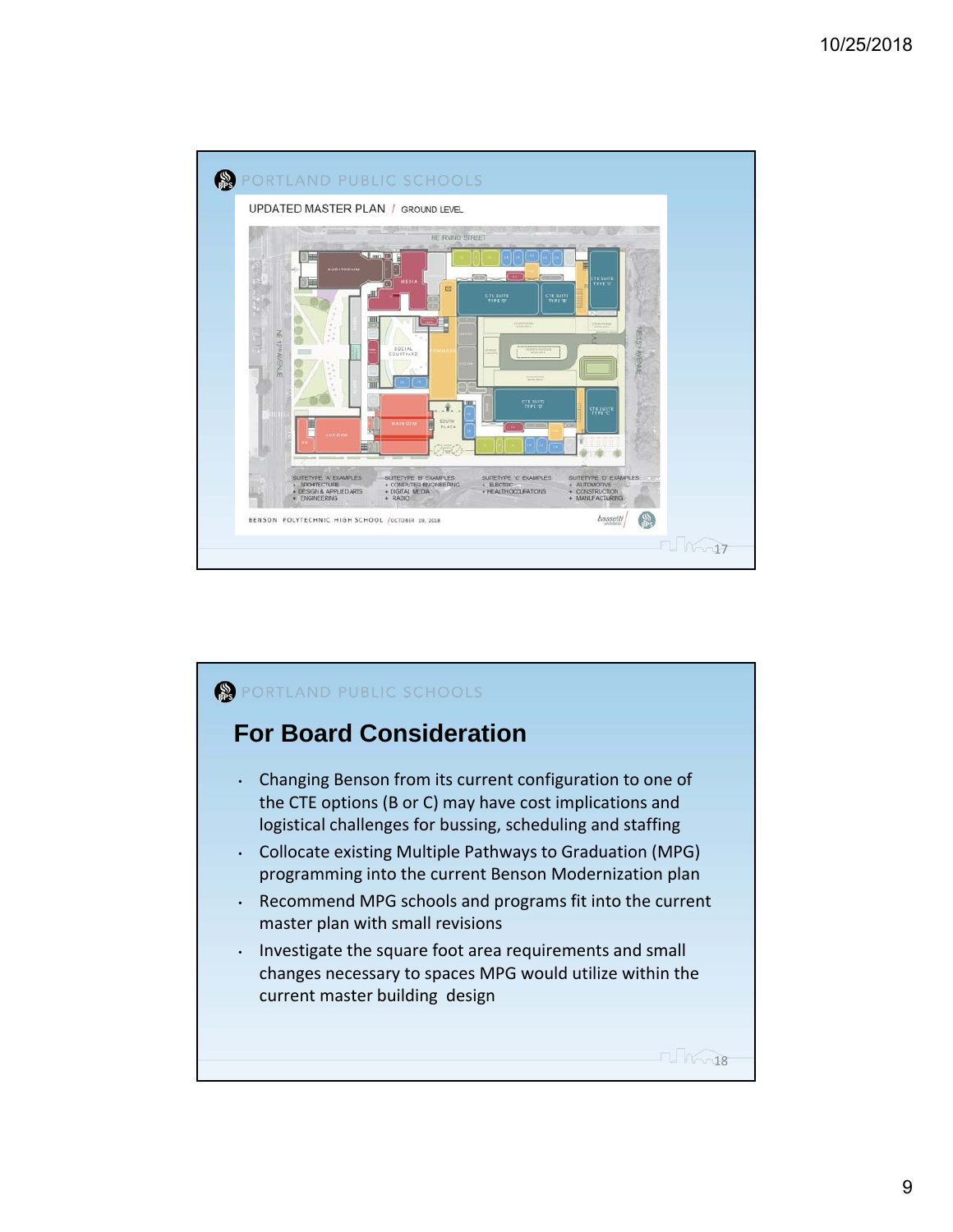

| PORTLAND PUBLIC SCHOOLS<br><b>PPS CTE Graduation Rates</b><br>Students completing 1 credit in CTE |         |         |         |         |         |           |  |  |
|---------------------------------------------------------------------------------------------------|---------|---------|---------|---------|---------|-----------|--|--|
|                                                                                                   | 2011-12 | 2012-13 | 2013-14 | 2014-15 | 2015-16 | 2016-17   |  |  |
| PPS Students: All                                                                                 | 63%     | 67%     | 70%     | 74%     | 75%     | 76%       |  |  |
|                                                                                                   |         |         |         |         |         |           |  |  |
| CTE Students: All                                                                                 | 84%     | 87%     | 89%     | 91%     | 90%     | 89%       |  |  |
|                                                                                                   |         |         |         |         |         |           |  |  |
| CTF Students: American<br>Indian                                                                  | 76%     | 54%     | 80%     | 83%     | 100%    | 100%      |  |  |
| CTE Students: Asian                                                                               | 97%     | 96%     | 94%     | 99%     | 97%     | 96%       |  |  |
| CTF Students: African<br>American                                                                 | 75%     | 76%     | 87%     | 94%     | 93%     | 86%       |  |  |
| CTE Students: Hispanic                                                                            | 83%     | 88%     | 93%     | 88%     | 85%     | 88%       |  |  |
| CTE Students: White                                                                               | 82%     | 87%     | 91%     | 89%     | 81%     | 90%<br>20 |  |  |
|                                                                                                   |         |         |         |         |         |           |  |  |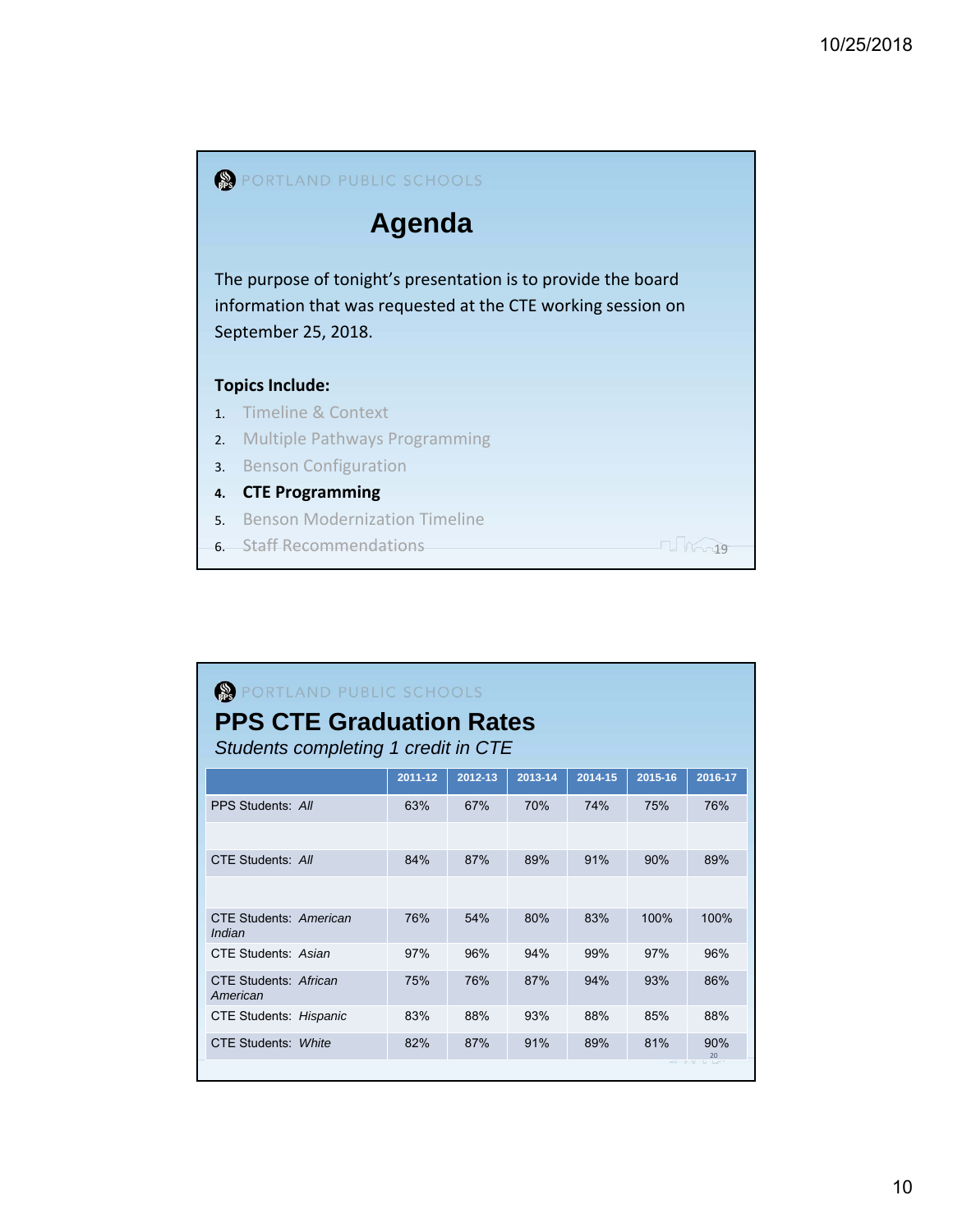|  | RTLAND PUBLIC SCHOOLS<br><b>CTE Programming</b>                           |                                                                                                                                                                                        |  |  |  |  |  |  |  |
|--|---------------------------------------------------------------------------|----------------------------------------------------------------------------------------------------------------------------------------------------------------------------------------|--|--|--|--|--|--|--|
|  | <b>Decisions to Explore</b><br>(flexible timing)                          | <b>Implications to Benson Project</b>                                                                                                                                                  |  |  |  |  |  |  |  |
|  | Specific CTE<br>Programming/Courses                                       | The building is designed with flexible "CTE Suites" that<br>can accommodate multiple programming needs                                                                                 |  |  |  |  |  |  |  |
|  |                                                                           | In current Master Plan timeline, March 15, 2019 is the<br>$\bullet$<br>deadline to determine specific programming options.                                                             |  |  |  |  |  |  |  |
|  |                                                                           | This coincides with our needs analysis and asset<br>mapping timeline                                                                                                                   |  |  |  |  |  |  |  |
|  |                                                                           | The project team should be able to keep the current<br>$\bullet$<br>schedule of opening phase 1 in 2022 if the additional<br>programs can conform to the current Benson Master<br>Plan |  |  |  |  |  |  |  |
|  | 15,000 sq. ft. currently<br>unassigned in current<br>building master plan | Could be used for CTE program expansion                                                                                                                                                |  |  |  |  |  |  |  |
|  | District CTE 5-year Master<br>Plan                                        | Work will include asset analysis, needs assessment,<br>$\bullet$<br>labor market projections and student interest<br>21                                                                |  |  |  |  |  |  |  |

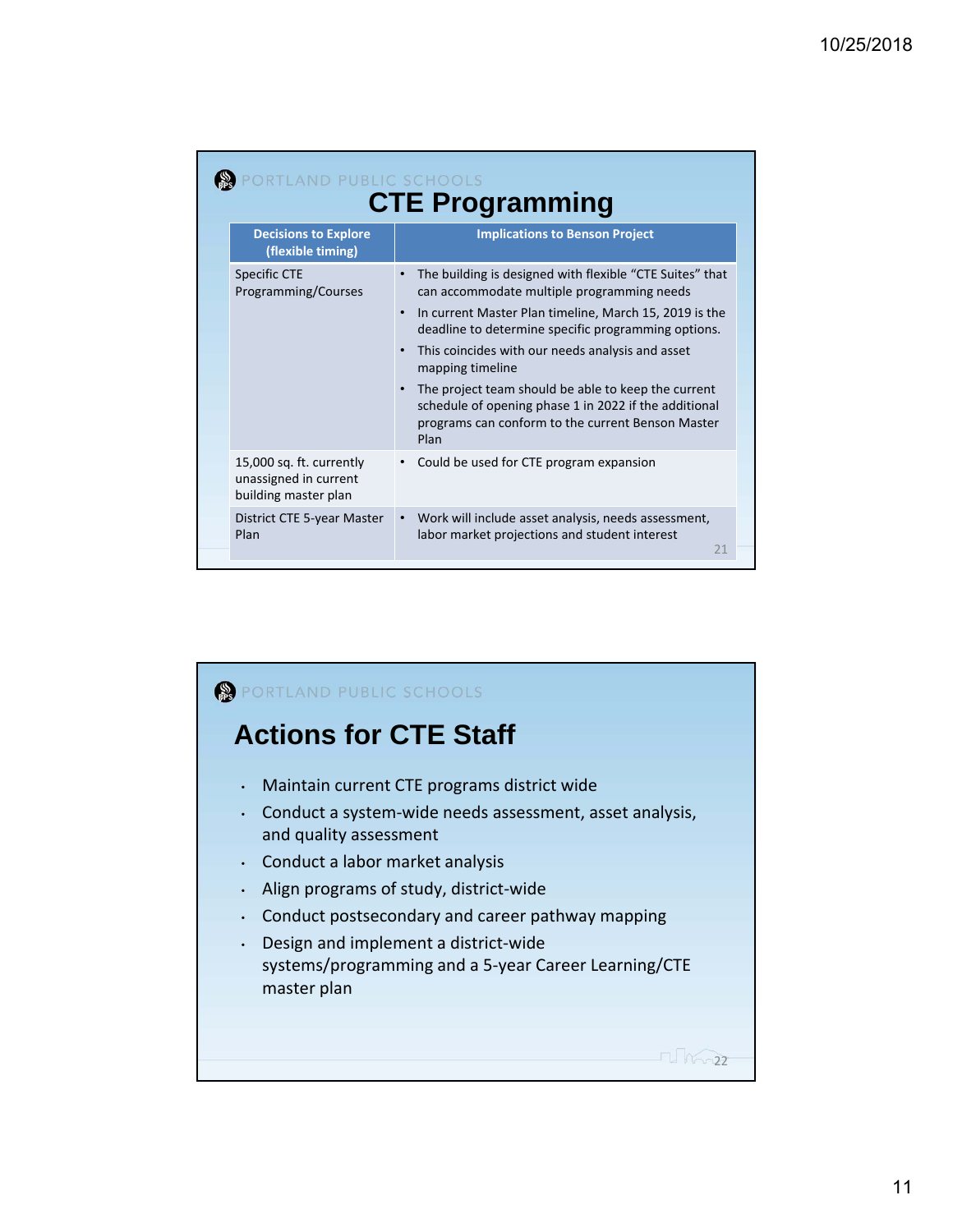

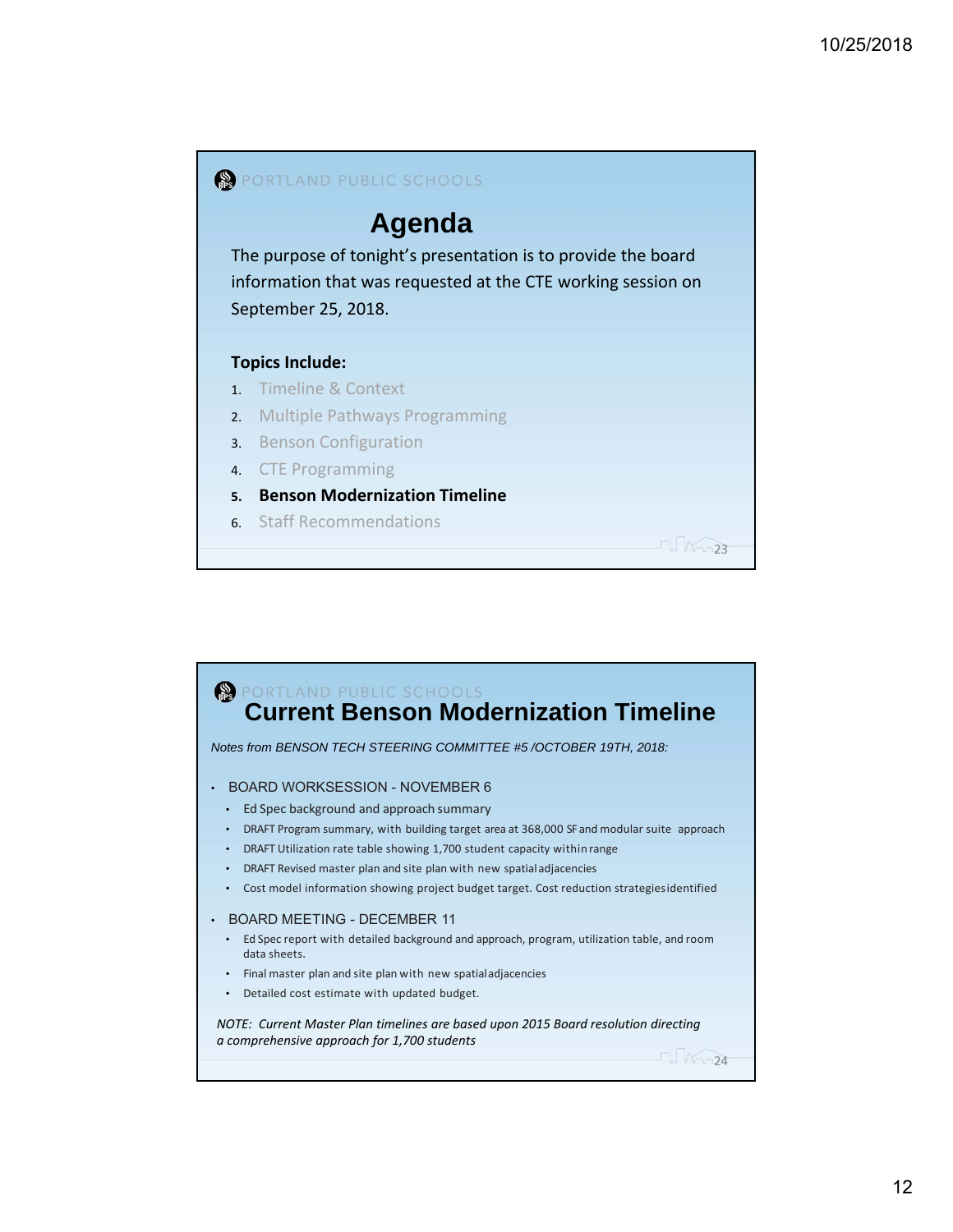